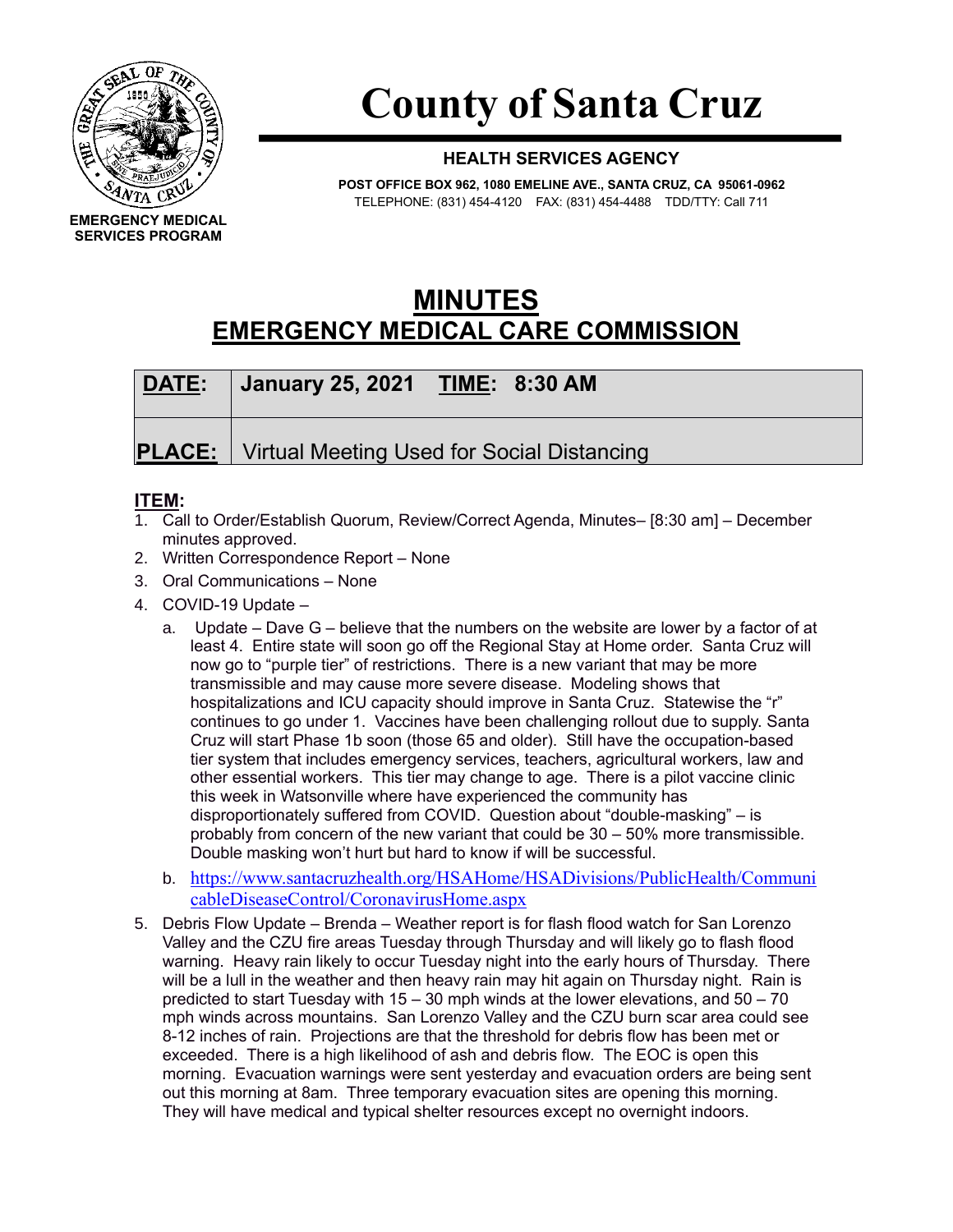Evacuees can use the sites for gathering information and working with Red Cross for additional needs.

- 6. EMS Administrator Report Brenda Very busy with COVID and debris flow issues. Ambulance response compliance is good.
- 7. Prehospital Advisory Committee Met in early December. There are some interesting initiatives starting. AMR has been doing great job with compliance with stroke and EKG cases. Medics are documenting improvement in all areas. There is a lot of pressure on EMS recently due to call volume with some wait times creeping up but overall the system is doing a great job keeping rigs on the road.
- 8. ET3 Mike Esslinger AMR is looking to identify more partners. AMR will soon approach the EMS agency regarding changes in policies, etc. Chris Jones reported that she attended a webinar about ET3. The HIE project will be invaluable to access evaluation of insurance on scene and will help ET3 decide destination for patients involved in project.
- 9. Innovator Report Kay was at the Sutter vaccination site and reported that very few patients had reactions (6 out of 1,000). Kay became more familiar with documenting in Image Trend as part of his time at the vaccination site. He is continuing to investigate using an alternative mental health model for Santa Cruz County and thanked Corey Schaefer of WTS Fire for helping out with the project. The Volunteer Center is printing the falls prevention project information for the "pick up and put back" EMS calls. For eTOC project – Celia's update. Kay has an intern from Scott Vahradian's UCSC seminar who works as an EMT in county.
- 10. HIE Grant Celia The project has successfully connected EMS medics in the field to the Santa Cruz Health Information Exchange in real time. Medics are using the system to match patients and download patient information such as allergies, medical history, medications, etc. The project has also successfully taken completed EMS patient care records and filed them into the Health Information Exchange. Next steps will include obtaining hospital discharge information for the EMS patients in the system and giving feedback to the medics. The system will also test the ability of emergency department staff to obtain brief patient information prior to delivery of the patient to the ER. Dan reported that the project has been cutting down medics' time on task with information downloaded. Dave G shows that roughly 50% of time the eTOC is sent in prior to leaving scene. Mark Yellin requests ability for eTOC to automatically print out prior to arrival of EMS.
- 11. Radio System Infrastructure Report No update.
- 12. Items for February 22<sup>nd</sup> zoom meeting
	- a. Debris Flow, Innovator, regular reports, COVID Scott Vahradian retiring
- 13. Adjournment –

Commissioners in attendance:

Chris Jones

Marcus Kwan, MD Kent Benedict, MD Celia Barry Eric Conrad, RN Michael McGannon, MD Jason Hajduk Arnold Leff, MD Dan Quinto Marc Yellin

Commissioners excused:

Dan Brothman

County Staff: Brenda Brenner